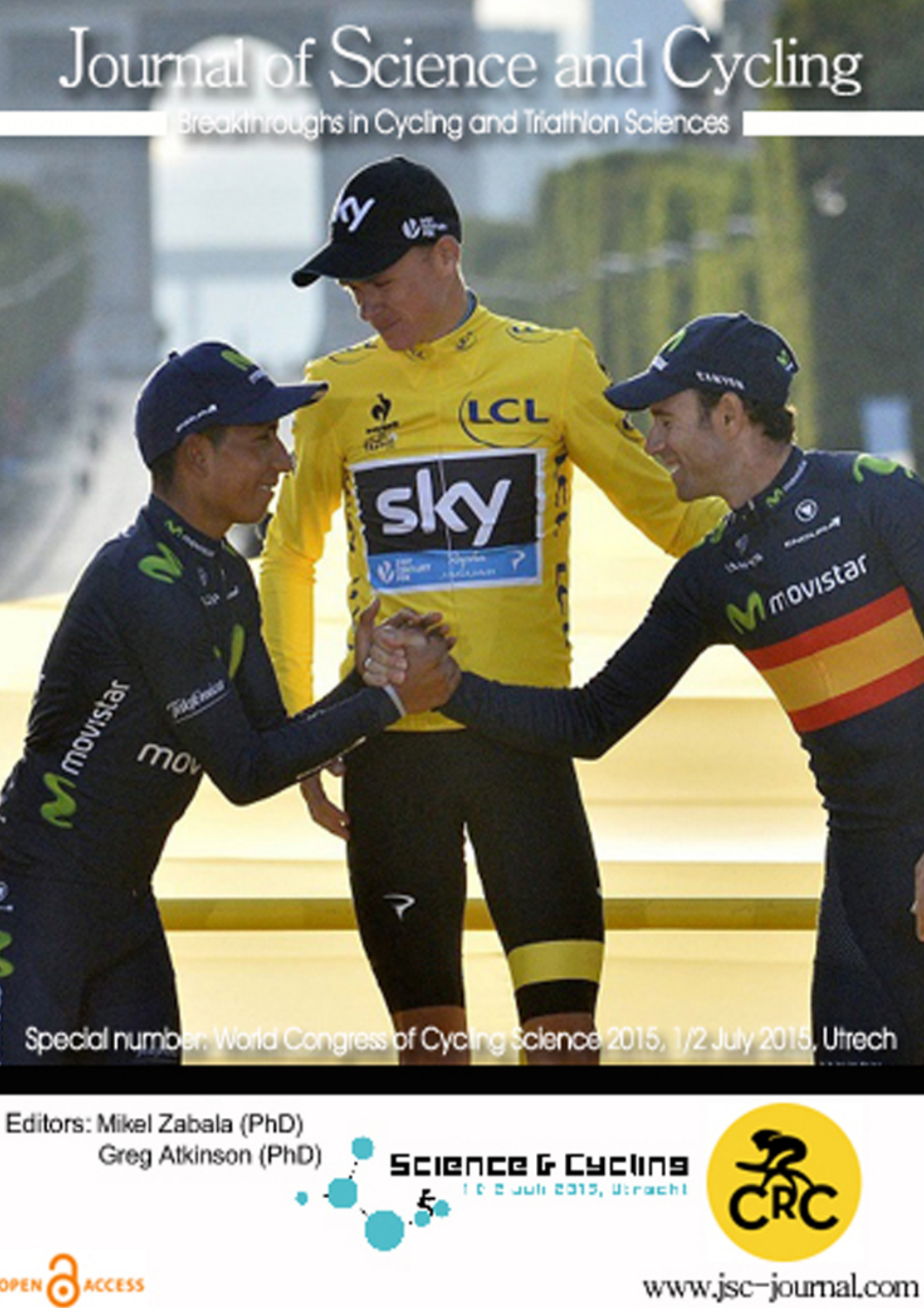## BOOK OF ABSTRACTS **Open Access**

## Separating muscular and non-muscular forces at the pedal

**Harrie Haenen<sup>1</sup>** \***, Fons van de Venb<sup>2</sup> , Paul Willemsa<sup>1</sup> , Hans Savelberga<sup>1</sup>**

## **Abstract**

**Introduction:** the availability of equipment for pedal force measurement is growing rapidly. However, not the measured pedal force but only its muscular part represents the effort generated by the athlete. To optimize cycling performance it is necessary to understand how interventions (training methods, pedaling techniques, body configurations, visual feedback of vector force, bicycle designs etc.) affect the components and origins of pedal forces. Pedal forces during cycling originate both from muscular forces leading to moments generated in the joints (hip, knee, ankle) and from gravity and inertia. No direct relation between pedal force and muscle force exists. Here we propose a novel method that provides a decomposition of the total pedal force into a part due to muscular forces (*muscular* part), and a part due to gravity and inertia (*non-muscular* part). The method is called the *Power Balance Approach* (PBA) as it is principally based on a decomposition of power rather than force. We show that decomposition on the basis of force (Kautz 1993) breaks energy conservation.

**Method and results:** During cycling a continuous shift between muscular and gravity-inertia forces takes place. Going from top to bottom dead center gravity helps to generate pedal force, whereas a resistive force develops and equivalent power is consumed by inertia. Just before bottom dead center this power is returned and a positive force is being developed by inertia. Going up gravity generates a resistive force, while the inertia process repeats. Forces from inertia cannot be neglected as they increase quadratically with cadence and even may exceed total muscular pedal force. A 3-segment (thigh, shank, foot) mechanical leg model has been proven to be adequate to describe the relation between pedal, muscle, gravity and inertial forces (Hull & Jorge 1985, Kautz & Hull 1993). The model can be split into two subsystems: a muscular subsystem, describing the muscle function, and a non-muscular subsystem for the role of inertia and gravity. Although joint moments can be calculated for given pedal forces, the opposite is not possible because the subsystems contain more equations (3) than unknowns (2). This inconsistency can be solved by introducing as an extra unknown an active moment at a joint in the non-muscular subsystem. This active moment can be put either on the hip, knee, ankle or pedal but no solution exists for the knee model. For the remaining three "single-moment" models (ankle, pedal, hip), the non-muscular pedal forces are computed using the kinematic data of 10 people (4 cycling sessions each). The results of the models (Table 1) differ significantly so how to decide which is most realistic? Another result makes these solutions definitely not acceptable: the non-zero mean tangential force. This mean force should be zero as, over one full crank revolution, inertia and gravity cannot generate energy. This energy misbalance is circumvented by the PBA. The PBA is based on the precondition that all energy generated by the muscles must be inherent to the muscular subsystem. Moreover at any moment during the pedaling cycle, the power measured at the pedal equals the total muscle power plus total power by inertia and gravity. The total muscle power can be computed from the muscular moments; from this the muscular and the nonmuscular tangential force follow. The non-muscular radial force is found by minimizing the RMS (root mean square) values of the three joint moments and thereby minimizing the muscle effort in the non-muscular subsystem. PBA results in radial forces comparable to the Ankle and Pedal Model in the non-muscular subsystem (Table 1).

**Conclusion:** We conclude that PBA, in contrast to the single-moment-models, yields a clear separation of power flow: the muscular subsystem transfers all muscular power and the non-muscular none (Table 1). In PBA all three joints have moments acting together to prevent generating a net tangential force in the non-muscular subsystem. This cannot be realized by a single active moment in the non-muscular subsystem. The clear separation of power and forces allows a proper evaluation of various interventions in cycling.

**Application:** As an illustration of significant difference the index of effectiveness (IE) is shown for measured and computed muscular component (Figure 1). Visual feedback makes only sense when it is based on pure muscular effort displayed by *computed* force vectors. "What if …" questions like: what is the consequence if one wants to remove all radial pedal force, or, maybe making more sense, what if one removes only the muscular radial force from the pedal, will be formulated and answered.